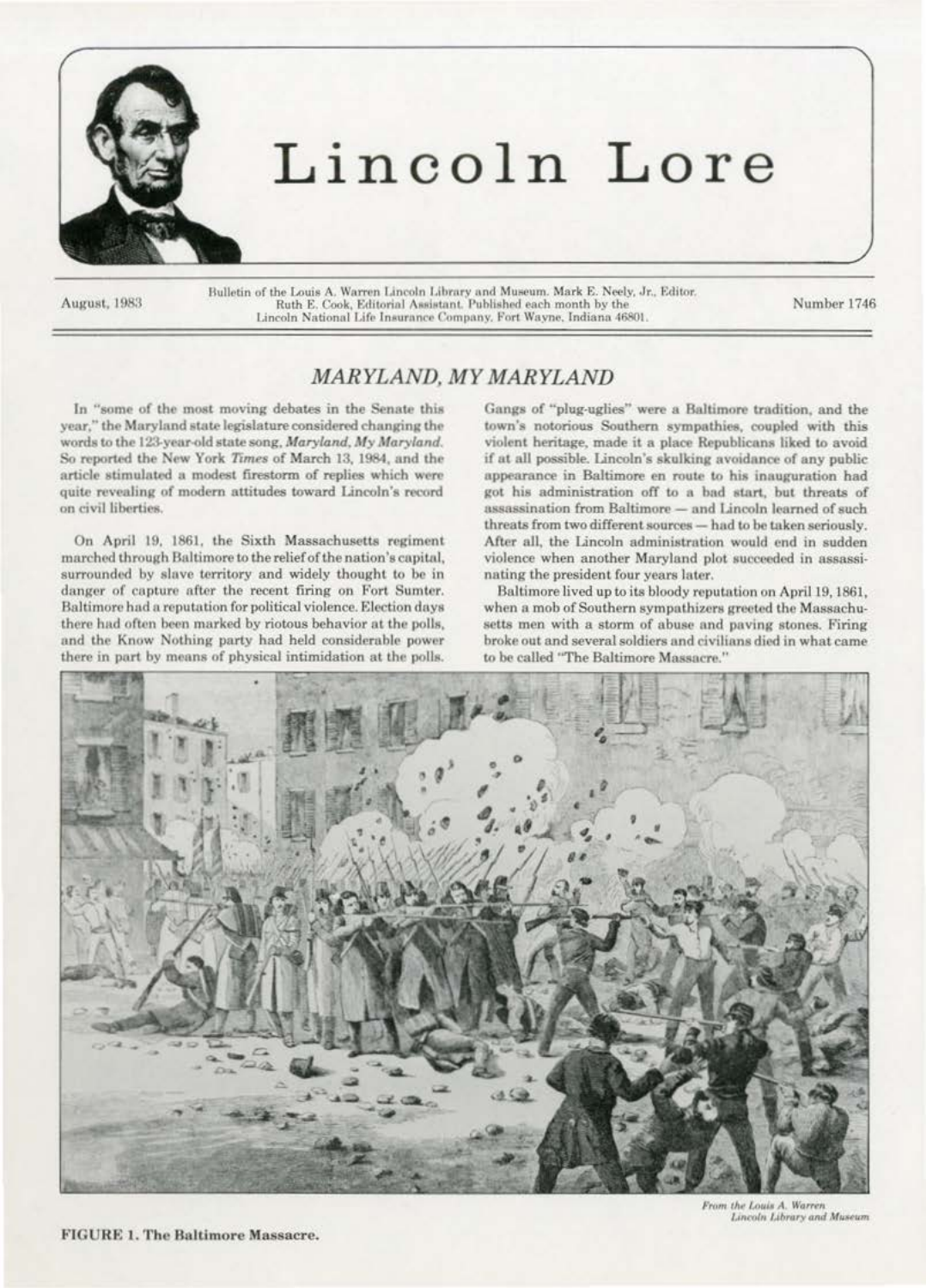

*From the Louis A. Warren J.m«JJn Llbraryand Mu11.-um* 

FIGURE 2. The song with objectionable words re- moved.

One *or* the civilians who died in that riot was a friend of a poet named James Ryder Randall. a Baltimore native then teaching at a college in Louisiana. Randall was inspired by the event to write My Maryland, which began this way:

The despot's heel is on thy shore, Maryland,

my Maryland!

- His torch is at thy temple door, Maryland.
- my Maryland!
- Avenge the patriotic gore that flecked the streets of Baltimore
- And be the battle queen of yore, Maryland,

my Maryland!

The "patriots" whose blood was shed, in Randall's view, were the Baltimoreans, not the Massachusetts soldiers, and the "despot" was, of course, President Abraham Lincoln.

Randall read the poem to his pupils and then sent it to the New Orleans *Delta,* where it was published on April 26. Widely copied in Confederate newspapers thereafter, the poem was set to music by Jennie and Hetty Carry of Baltimore who quickly discovered a close fit with a popular college tune which we know today as *Tannenbaum. Oh Tannenbaum.* In pro-Conferederate circles, and hence in Maryland, the song was immensely popular.

As a state song in the twentieth century, however. *Maryland, My Maryland* poses some problems, or so Baltimore County elementary school teacher Barbara Klender thinks. "How are you going to explain the despot is President Lincoln?" she asks. Ms. Klender has offered these words as substitutes for the allegedly offensive lines quoted above:

Oh join we all to lift a song.

Maryland, our Maryland

To home and state we've loved so Jong,

Maryland, our Maryland

This is pretty innocuous stuff after the gore and despotism of Randall's original, and it is little wonder that critics have risen to the defense of the old song.

The critics have not yet prevailed. The senate voted initially to reject the new words, 24-22, but in March the senators reconsidered the measure and it passed, 24·21. Proponents of the change depicted the old song as a "despicable Confederate fight song dripping with hate." Defenders of the Randall original warned against the first steps of "tampering with tradition," which would surely lead to a new state dog, state motto, and state fish.

l)efc:nses of the old version of *Maryland, My Maryland* with a good deal more interesting intellectual content soon followed. Conservative columnist William Safire published an "essay" entitled "Patriotic Gore" in the New York Times of March 16. Safire knows more about Lincoln than any other practicing syndicated columnist, but he has no truck with "prettifiers, feelings-soothers and tidiers-up." He is willing to live with a tough Lincoln:

ln cracking down on the disloya1 clement in Maryland, President Lincoln usurped Congress's power to suspend habeas corpus and authorized arbitrary arrests, and went on to dispatch General McClellan to arrest Maryland legislators before they could meet to vote secession.

These Presidential actions may be described in history classes as having been necessary and in a good cause. but if practiced by a Central American ally today would rightly be denounced as "despotic."

Mr. Safire lives in Maryland now but is not, I believe, a native. The reaction from a true son of Maryland was predictably neo-Confederate. Describing himself as one of Maryland's "exiled sons," one Charles C. Rcttburg, Jr., of Shaker Heights, Ohio, wrote the New York *Times* on March 15 to express his "indignation" at Ms. Klender's "effrontery." She is "as poor a student of history as she is a versifier,'' he fumed, and here is why:

A review of almost any text about the Civil War will disclose that Marylanders rightly regarded Lincoln as a despot.

He suspended habeas corpus in order to incarcerate many prominent Maryland citizens suspected of anti-Government



From the Louis A. Warren Lincoln Library and Museum

FIGURE 3. The song with new objectionable words.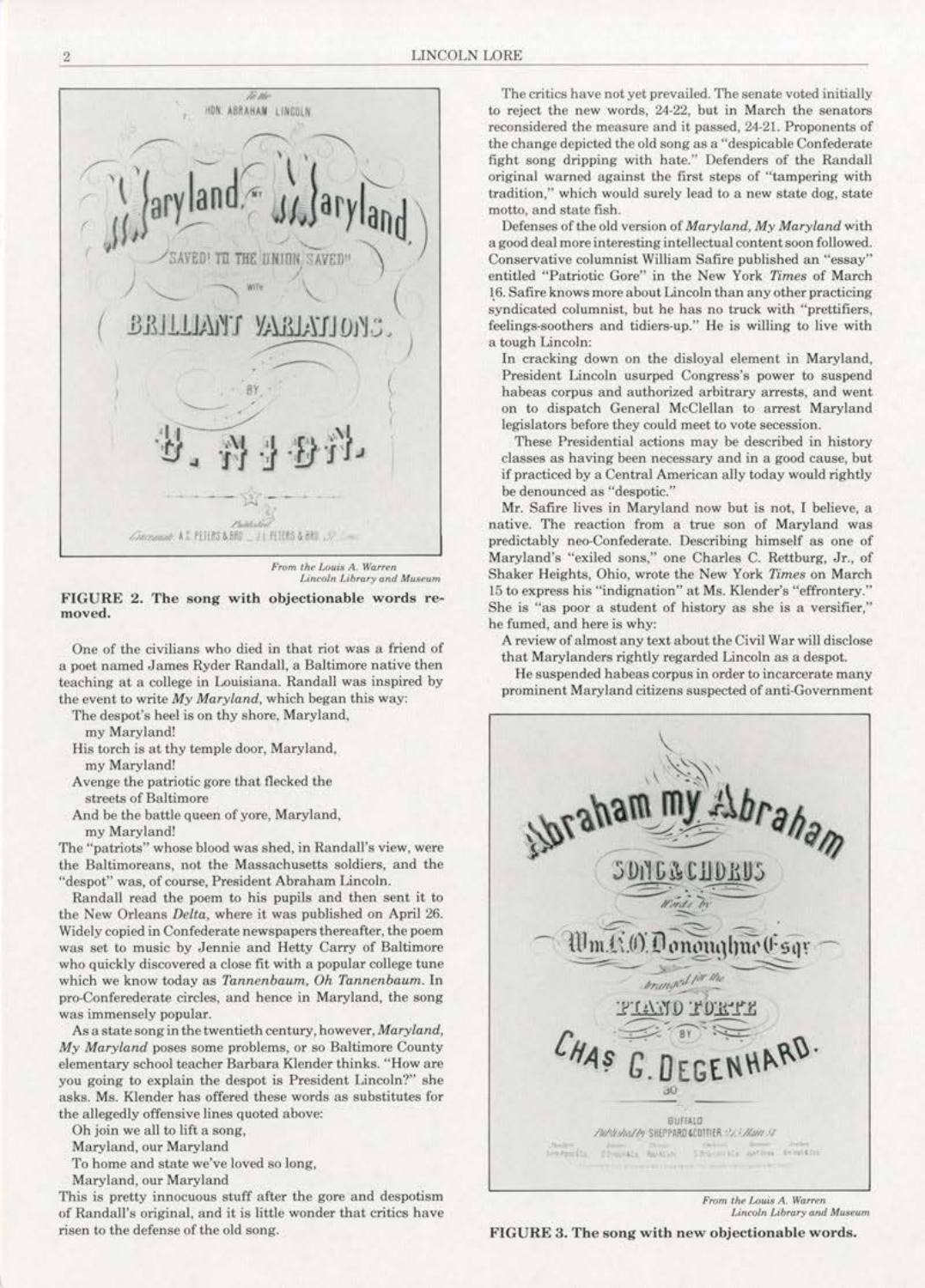views. He seized private property without compensation and subjected Baltimore to unwarranted military occupation. Passing through the city, his troops fired on a demonstration, killing and wounding over a score of protestors. This incident, which prompted James Ryder Randall's composition, was nothing less than an early-day Kent State. Any one of these acts, if committed today by Ronald Reagan, would lead to a drumhead media trial followed by demands for impeachment.

Abraham Lincoln, after all, is regularly rated by historians as America's greatest president. It seems remarkable in light of his reputation to think that he might have been a "despot" whose acts are comparable to those now performed by death squads. It seems remarkable to think he might have been impeached for presiding over slaughter like that at Kent State had modern standards of moral rectitude been applied to him. Yet such views of Lincoln quickly surface when the subject of eivil liberties comes up. In fact, the anomaly is so great that it demands explanation. but this *Lincoln Lore* will not supply one.

Instead, it will point out only that careful students of Lincoln's era know that Ms. Klender's is not the first attempt to change the words of *Maryland.* My *Maryland.* In fact, trying to change the words to the song is almost as traditional as the words themselves.

The words to *Maryland, My Maryland* were so partisan that they constituted pure Confederate doctrine, and they quickly drew partisan response from the other side. A pro-Union version sung to the same tune began:

The traitor's foot is on thy soil, Maryland

my Maryland!

- Let not his touch thy honor spoil, Maryland my Maryland!
- Wipe out the unpatriotic gore That flecked the streets of Baltimore,
- And be the loyal state of yore. Maryland, my Maryland'

William H. C. Hosmer's Answer to My Maryland was a similar pro-Union response.

*Maryland, My Maryland was clearly popular, for its* minority political viewpoint, verging on the treasonous, did not cause it to disappear from the Northern scene. All that. could be done, apparently, was to adapt the song to more patriotic sentiments. The thing could not be buried. Thus in 1863 A. C. Peters & Brothers of Cincinnati and J. L. Peters & Brothers or St. Louis published o version of *Maryland.* My *Maryland* dedicated "To the Hon: Abraham Lincoln" and bearing the crucial subtitle: "Saved! to the Union Saved!!" The composer was "U. Nion." The sheet music contained no words, only "brilliant variations" on the stubbornly popular song.

William K. O"Donoughue wrote the words for *Abraham my Abraham*, a piece of sheet music issued by various publishers across the North. This version retained the meter of RandaU"s poetry but changed the words. The alteration. however, was not aimed at reshaping the original pro-Confederate sentiments into a more acceptable Unionism. Rather, the song now became a satirical attack on the Lincoln administration's Emancipation Proclamation. The first verse cleverly retained a reminder of the song's roots in Maryland:

The oontrabands have got the floor, Abraham my Abraham,

- They're butting at the white house door, Abraham my Abraham.
- They've heard the proclamation o'er So skedaddled from the southern shore.
- As you once did through Baltimore, Abraham my Abraham.
- This anti-Negro song also capitalized on Lincoln's reputation

as a jokester too small for the presidentia1 office by saying that the words on Emancipation which Lincoln spoke reminded Jefferson Davis "of a little joke."

A more orthodox alteration was *Abraham! Our Abraham! A Rallying Song and Chorus* to *the Popular Melody MarylaruJ!*  My Maryland! Published in 1864, this song was, as the word "rallying" indicates, meant for the Union (Republican) campaign for the presidency. Its anti-Confederate sentiments were as tough as the pro-Confederate sentiments of the original song:

- Prom California"s sea-girt shores, Abraham, our Abraham.
- To where the great Atlantic roars, Abraham. our Abraham,
- The people cry with one accord, Death! death to all the rebel horde!
- Let Freedom conquer by the sword, Abraham our Abraham.

James Ryder Randall would have hated those words. Only twenty.two when the war began, be had attempted to enlist in the Confederate army, but poor health kept him off the battlefield. *Maryland,* My Maryland was published in Richmond by Macfarland & Ferguson in 1862 with the subtitle *And There's Life in the Old Land Yet.* The song was published as a broadside in Savannah in the same year. After the war the poet became a journalist and an aide to Southern politicians. Randall continued to write poetry until his death. but his collected poems were published only posthumously, in 1910. Even the author was haunted by the song's fame. "I have written better poems," he said, "but the world tags me with the more sonorous lyric."'

The most surprising aspect of the recent attempt to change the words to the Maryland state song proves not to be the novelty of the attempt 123 years after the song was written. It is, rather, the fact that *Maryland*, *My Maryland* survived the earlier assaults of pro-Union orthodoxy and is still on the scene. ready to receive challenges.



*From the Louis A. Warren*<br>Lincoln Library and Museum

FIGURE 4. The same song with patriotic words.